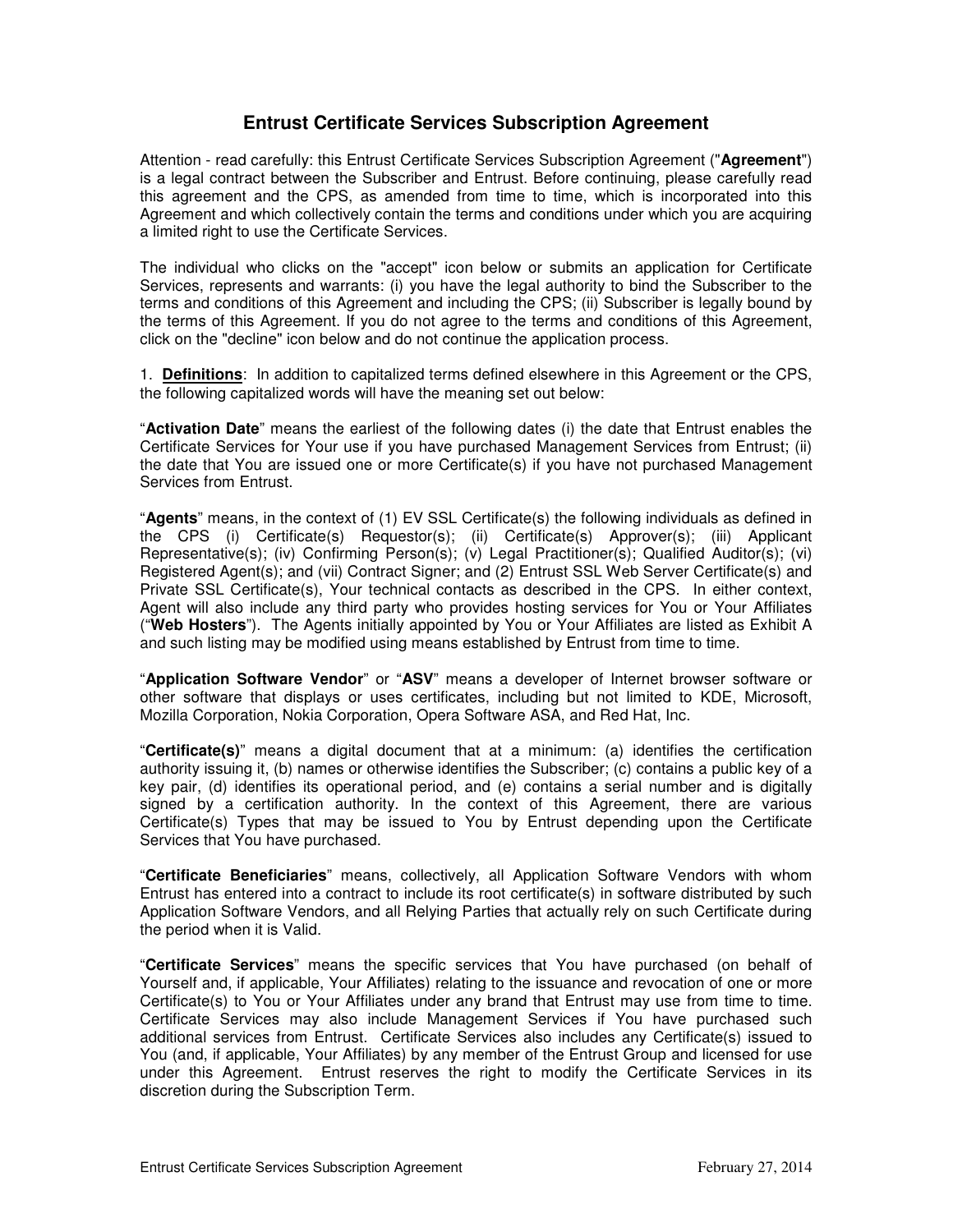"**Certificate(s) Types**" means the type of Certificate(s) that You are issued as part of Certificate Services. These may include extended validation (EV) multi-domain Certificate(s) ("**EV SSL Certificate(s)**"), WAP server Certificate(s) ("**Entrust WAP Server Certificate(s)**"), Entrust SSL web server Certificate(s) ("**Standard Certificate(s)**"), advantage SSL web server Certificate(s) ("**Advantage Certificate(s)**"), unified communication multi-domain Certificate(s) ("**UCC Certificate(s)**"), code signing Certificate(s) ("**Code Signing Certificate(s)**"), secure email personal certificates and secure email enterprise certificates (note that Standard Certificate(s), Advantage Certificate(s), and UCC Certificate(s) are collectively also referred to as "**Entrust SSL Web Server Certificate(s)**", mobile device Certificates ("**Device Certificates**"), private SSL Certificate(s) ("**Private SSL Certificate(s)**") and secure email personal certificates and secure email enterprise certificates are collectively referred to as "**Client Certificate(s)**"). Any Certificates for Adobe CDS will not be distributed under this Agreement, but rather will be made available under the Subscriber Agreement for Entrust Certificates for Adobe Certified Document Services (CDS), although this Agreement does describe the Management Services that may be made available for such Entrust Certificates for Adobe CDS.

"**Client Certificate Agreement**" means the most recent version of the Client Certificate Agreement that can be found on the Internet at http://www.entrust.net/cps.

"**Contract Signer**" means the individual who agrees to this Agreement on behalf of, and under the authority of, the Subscriber.

"**CPS**" means the most recent version of the certification practice statement that is incorporated by reference into this Agreement and the Certificate(s) that You are issued, as may be amended from time to time in accordance with the terms of the CPS. The CPS applicable to a specific Certificate(s) that You are issued in connection with Certificate Services depends on the Certificate(s) Type(s) and can be found on the Internet at http://www.entrust.net/cps or by contacting Entrust. For example, use of EV SSL Certificate(s) is governed by the most recent version of the document titled "Certification Practice Statements - EV SSL Certificate(s)", use of Entrust WAP Server Certificate(s) is governed by the most recent version of the document titled "Certification Practice Statements - WAP Certificate(s) WAP", and use of Entrust SSL Web Server Certificate(s) is governed by the most recent version of the document titled "Certification Practice Statement".

"**Enterprise**" means You, Your Agents, and Your Affiliates.

"**Entrust**" means Entrust, Inc. if You are a resident of the United States; otherwise, Entrust means Entrust Limited. "Entrust Group" means collectively Entrust, Inc., its subsidiaries, its licensors (including for the avoidance of any doubt Microsoft), its Resellers, its suppliers, and the directors, officers, employees, agents and independent contractors of any of them.

"**EV Guidelines**" means the most recent version of the CA/Browser Forum Guidelines For Extended Validation Certificates posted on the Internet at http://www.cabforum.org/.

"**Governmental Authority**" means any foreign or domestic national, provincial, state, territorial, or local government authority; quasi-governmental authority; court; government organization; government commission; governmental board, bureau or instrumentality; regulatory, administrative or other agency; or any political or other subdivision, department, or branch of any of the foregoing.

"**Management Services**" means a self-service administration tool hosted by Entrust that is designed to help You manage Certificate(s) that may be made available to You by Entrust that enables You to manage the issuance, revocation, and expiry of one or more Certificate(s) issued to You as part of Certificate Services. Management Services are available in two (2) deployment and use models as may be described in the documentation: a certificate pooling model ("Pooling") and a non-pooling model ("Non-Pooling").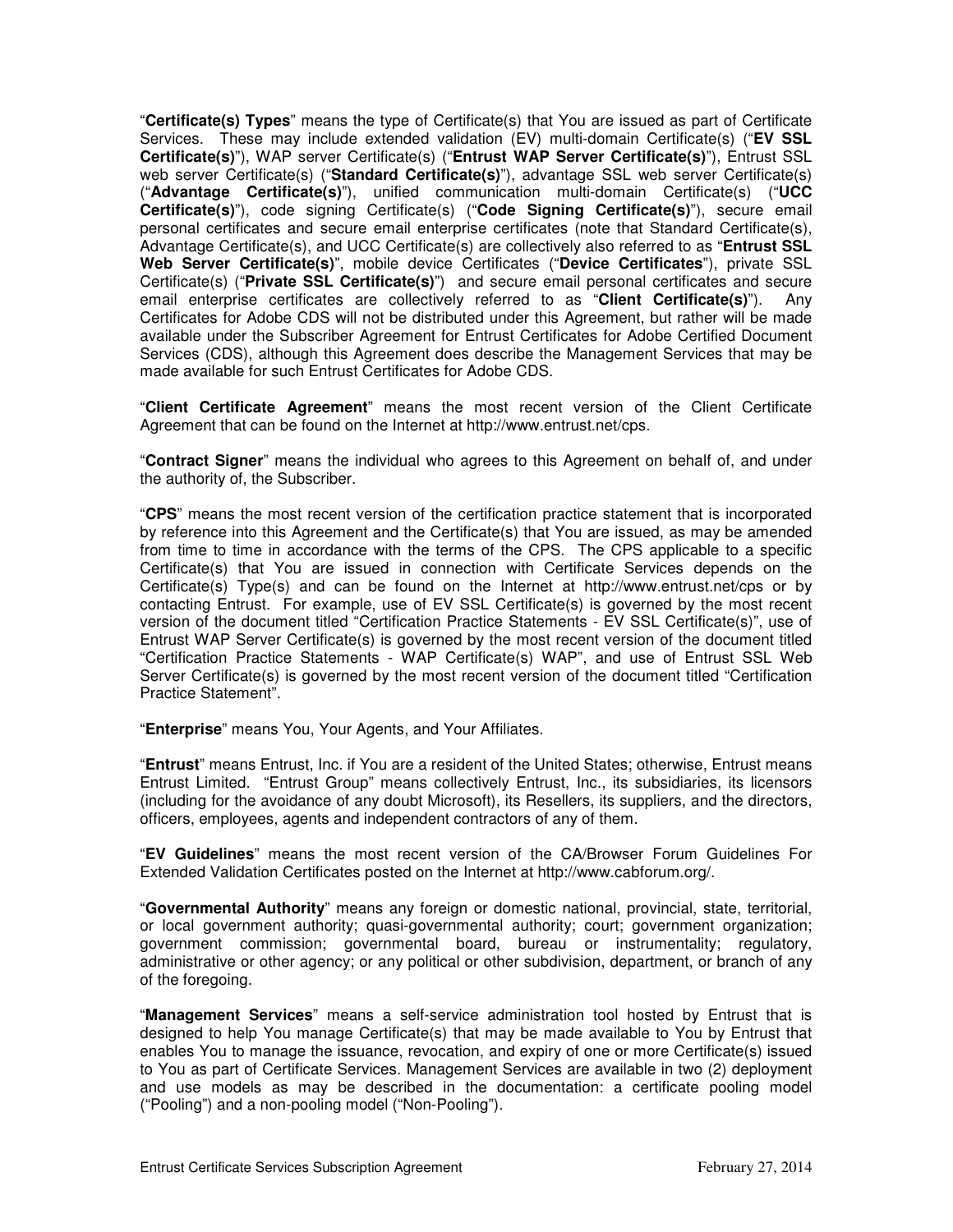"**Permitted Group**" means in the case of (i) Entrust SSL Web Server Certificate(s), Private SSL Certificate(s) and Entrust Code Signing Certificates, You and Your Affiliates; and (ii) in the case of Client Certificates, Your employees or third parties conducting Enterprise related business with to whom You have assigned an email address for such business purposes.

"**Person**" means and includes an individual, corporation, business, trust, partnership, limited liability company, association, joint venture, Governmental Authority, public corporation, or any other legal or commercial entity.

"**Reseller**" means a legal entity authorized by Entrust to resell Certificate Services to You.

"**Microsoft**" means Microsoft Corporation, a Washington corporation, with its principal place of business at One Microsoft Way, Redmond, Washington 98052-6399.

"**Relying Party**" means any individual or entity that relies on a Valid Certificate. For avoidance of doubt, an ASV is not a "Relying Party" when software distributed by such ASV merely displays information regarding a Certificate.

"**Subscriber**" means the Person in the Permitted Group who is issued a Certificate under this Agreement.

"**Subscription Fees**" means the fees established by Entrust that You will pay to use the Certificate Services, Management Services and ECS Support Services, as posted from time to time at Entrust's internet web site and/or in the documentation included with the Management Services, or as set out in a quotation issued to You by Entrust, or as set out in a purchase order issued by You to Entrust (or an authorized reseller of Entrust) that has been accepted by Entrust. In spite of the foregoing, if You have purchased the Certificate Services through a Reseller the Subscription Fees will be the fees agreed to between You and such Reseller provided that such Reseller pays to Entrust such portion of such Subscription Fees as required pursuant to the written agreement between Entrust and such Reseller.

"**Subscription Term**" means the length of time that You have subscribed to purchase Certificate Services commencing on the Activation Date. In the case where You have purchased Certificate Services that: (i) do not include Management Services, the Subscription Term is the validity period of the applicable Certificate(s); (ii) include "Pooling" Management Services, the Subscription Term is the period of time for which You have purchased the right to use such Management Services, irrespective of whether the Certificate(s) that are issued to You as part of Certificate Services have validity periods extending beyond such period of time, or (iii) include "Non-Pooling" Management Services, the Subscription Term is the validity period of the applicable Certificate(s) issued under such Management Services, provided that all such Certificates are issued on or before the one (1) year anniversary of the Activation Date. In any case, the Subscription Term may be shortened pursuant to Section 7 of this Agreement.

"**You**" or "**Your**" means the Person who has entered into this Agreement to receive Certificate Services.

"**Your Affiliates**" means Your controlled subsidiaries who You will cause to comply with this Agreement. In this context, a Subscriber controls a subsidiary if it owns fifty percent (50%) or more of the voting rights for the board of directors or other mechanism of control for the corporation or other entity.

"**Valid**" means that a Certificate that has not expired and has not been revoked.

### 2. **Services and License**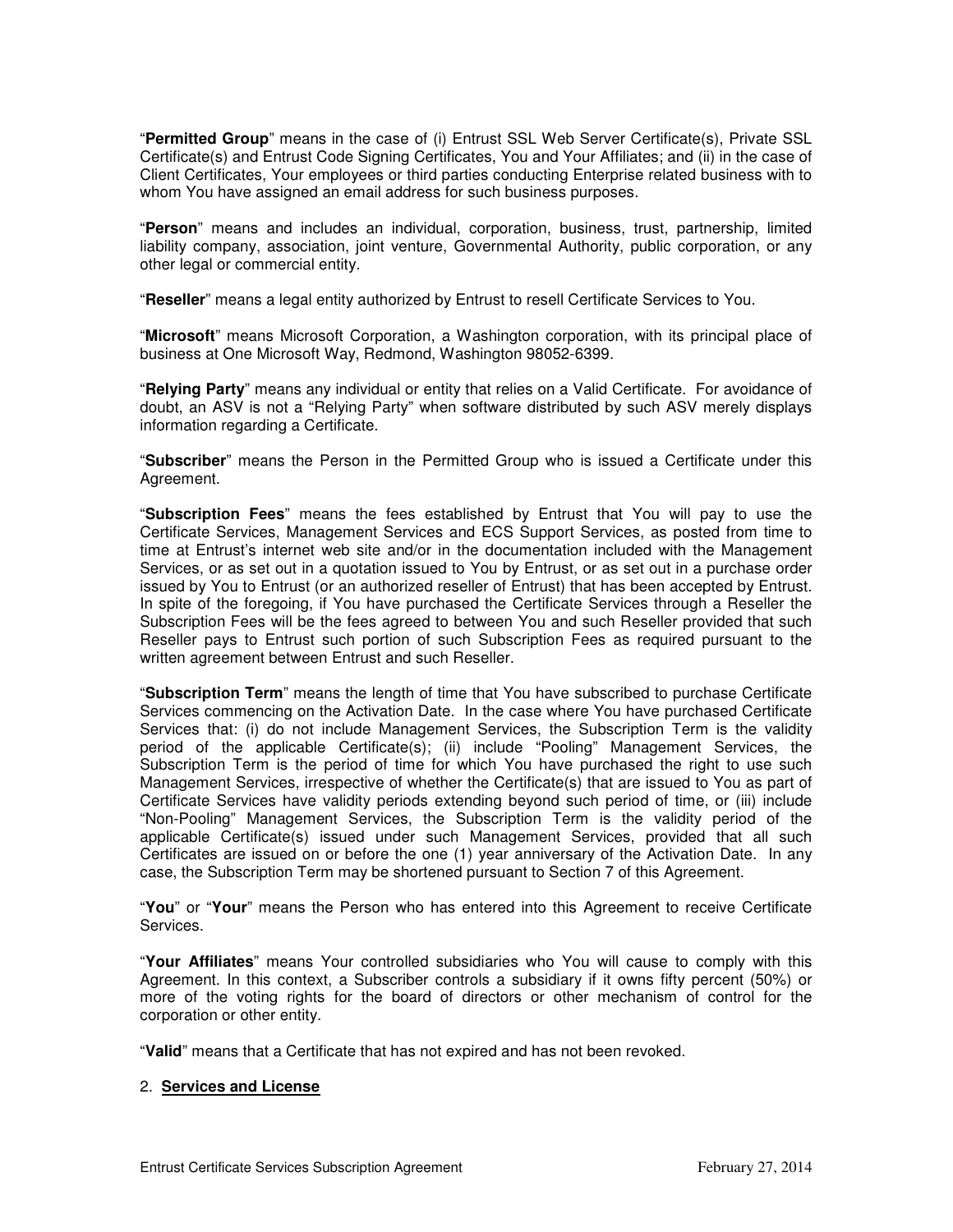- (a) Issuance of Certificate(s): Upon receipt of Your application for Certificate Services, Entrust or a subcontractor acting on behalf of Entrust will perform limited verification (as described in the CPS) of the information submitted by Enterprise. After completing such verification, Entrust may issue You or Your Affiliates (if applicable) one or more Certificate(s) (depending on the amount of Subscription Fees You have paid) as described in the CPS. If Entrust issues Certificate(s) services to You or Your Affiliates (if applicable), Entrust will make such Certificate(s) available for retrieval.
- (b) Grant of License: Subject to the terms and conditions of this Agreement, Entrust hereby grants to Enterprise a non-exclusive, non-transferable license to use the Certificate Services; provided, however, that Enterprise may only use the Certificate Services (including for the avoidance of any doubt, all Certificate(s)) in compliance with this Agreement and the CPS, for the sole purposes of securing communications pertaining to Enterprise related business. If the Certificate Services include Management Services, Enterprise may only use the Management Services in compliance with this Agreement and the CPS for the purpose of managing Certificate(s) issued by Entrust to You or Your Affiliates. All use of the Management Services must be in accordance with the documentation supplied to You as part of the Management Services. If Entrust makes computer software available to Enterprise for download as part of the Certificate Services, such software will be licensed to Enterprise under the terms of the license agreement embedded in or associated with such software. Enterprise does not acquire any rights, express or implied, in the Certificate Services, other than those rights specified in this Agreement and the CPS. Enterprise will not host, time-share, rent, lease, sell, license, sublicense, assign, distribute or otherwise transfer any component of Certificate Services, except as provided in this Agreement and the CPS. If one or more enabling mechanisms ("**License String**") that provides Enterprise with access to the Certificate Services is supplied to Enterprise, Enterprise may only use such Licensing String for the purpose of using the Certificate Services and Enterprise may not copy or alter a Licensing String. Each permitted copy of all or part of any item of Certificate Services must include all copyright notices, restricted rights legends, proprietary markings and the like exactly as they appear on the copy delivered by Entrust to Enterprise. You may only deploy the number of Certificates that You have purchased from Entrust or its Reseller. The Certificate Services and all modifications, enhancements and derivative works thereof, including all right, title and interest (and all intellectual proprietary rights therein) remain the sole and exclusive property of Entrust and/or its third-party licensors. Enterprise will not copy, modify, adapt or merge copies of the Certificate Services except as provided in this Agreement and the CPS. Enterprise will not translate, reverse engineer, decompile or disassemble the Certificate Services except to the extent that law explicitly prohibits this restriction notwithstanding a contractual restriction to the contrary. Enterprise will comply with all applicable laws including, without limitation, laws relating to import, export, licensing, and data protection, as they apply to the activities contemplated under this Agreement including without limitation Enterprise's right to export, import or use the Certificate Services or the right to include personal information in Certificates. Enterprise will immediately cease to use the Certificate Services upon (a) expiration of the Subscription Term; (b) upon Enterprise's breach of this Agreement including the CPS.
- (c) Lifecycle Monitoring Service: Entrust will provide You with a lifecycle monitoring service ("**LMS**"). The LMS is designed to reduce the chance of disruption of Your service which may be caused by the expiration of the Your Certificate(s). Entrust will use commercially reasonable efforts to send an email to the technical contact listed in the information provided to Entrust with Your Certificate Services Application (such person referred to as "**Notice Recipient**"). Such email will inform the Notice Recipient that Your Certificate(s) is due to expire shortly. Usually, the email notification will be sent approximately thirty (30) and fifteen (15) days prior to the date on which Your Certificate(s) is due to expire. In the event that the Notice Recipient changes, You can still receive a LMS email notice if You provide Entrust with updated contact information for the Notice Recipient at least sixty (60) days prior to the date that Your Certificate(s) is due to expire. You will not be eligible for the LMS if Your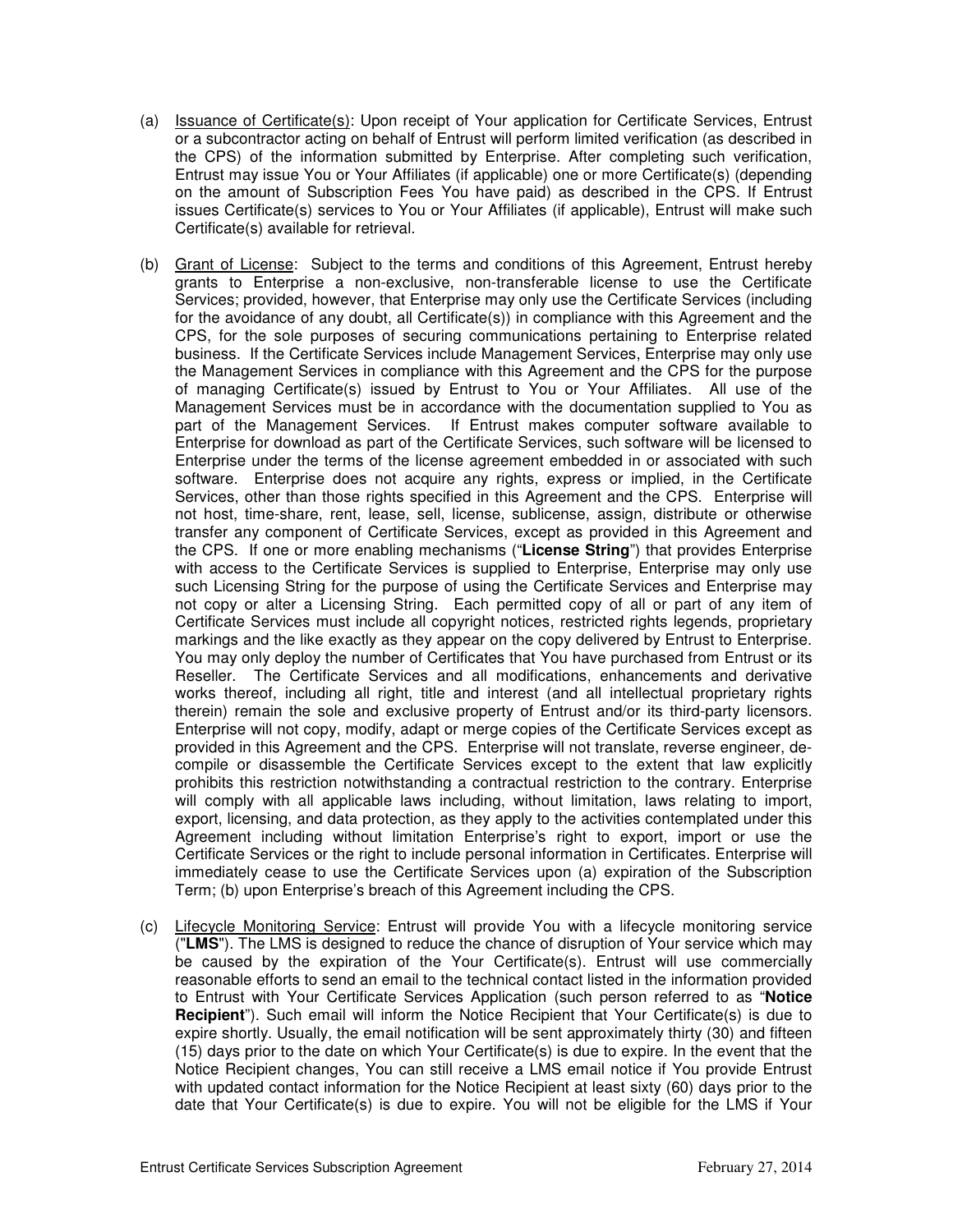Notice Recipient changes and Entrust is not informed of such change within the time period set forth above.

(d) ECS Support Services: If You have purchased Management Services You are entitled to receive the ECS Support Services set below. "**ECS Support Services**" means the maintenance, support and verification services relating to the: (i) issuance and revocation of one or more Certificate(s) to You or Your Affiliates, (ii) Certificate Services, and (iii) Management Services, that are provided by Entrust according to the service plan selected and paid (if applicable) for by You. ECS Support Services are available in the following service plans: (i) the Silver Support Plan ("**Silver Support**"), and (ii) the Platinum Support Plan ("**Platinum Support**"). ECS Support Services are provided by Entrust for the duration of the Subscription Term pursuant to the terms and conditions of the ECS Support Services Agreement available on the Internet at www.entrust.net/cps. Entrust reserves the right to modify the ECS Support Services in its discretion during the Subscription Term.

If You have subscribed to Management Services, Silver Support services will be provided to You at no additional charge as part of the Management Services that You have subscribed to.

If You have subscribed to Management Services, You may elect to upgrade the ECS Support Services to the Platinum Support Plan, subject to Your payment of the applicable Subscription Fee. The Subscription Fee for the Platinum Support Plan must be paid for all Certificates in the Management Services account, or added thereafter during the Subscription Term.

## 3. **Fees**

You will pay all applicable Subscription Fees for any Certificate Services issued to You, plus any additional taxes. Such payment will be made within thirty (30) days of the receipt of an invoice from Entrust for any such Certificate Services; provided, however that if You have purchased the Certificate Services through a Reseller then the payment terms will be those terms established between You and such Reseller. In the event that You do not pay the applicable fees for any Certificate Services extended to You (or where You have purchased the Certificate Services through a Reseller and such Reseller does not pay Entrust the applicable fees for any Certificate Services in accordance with Entrust's agreement with such Reseller), Enterprise will not be entitled to use such Certificate Services (including for the avoidance of any doubt, any Certificate(s)) and Entrust may refused to process any subsequent applications submitted by You for additional Certificate Services and revoke all Certificate(s). All amounts due under this Agreement to Entrust must be paid to the invoicing member of the Entrust Group.

## 4. **Representations, Warranties And Additional Obligations**

You represent and warrant to Entrust and all Certificate Beneficiaries that You have the authority to bind Your Affiliates to this Agreement and the CPS as a Subscriber (if Your Affiliates are issued any Certificate(s) or otherwise receive any Certificate Services in connection with the Management Services purchased hereunder, if applicable). You further represent and warrant to Entrust and all Certificate Beneficiaries that:

- (i) In the case of Code Signing Certificates, You will not use the Certificate to digitally sign hostile code, including spyware or other malicious software (malware) downloaded without user consent;
- (ii) all information provided, and all representations made, by Subscriber in relation to any Certificate Services are and will be complete and accurate (and Subscriber will promptly update such information and representations from time to time as necessary to maintain such completeness and accuracy);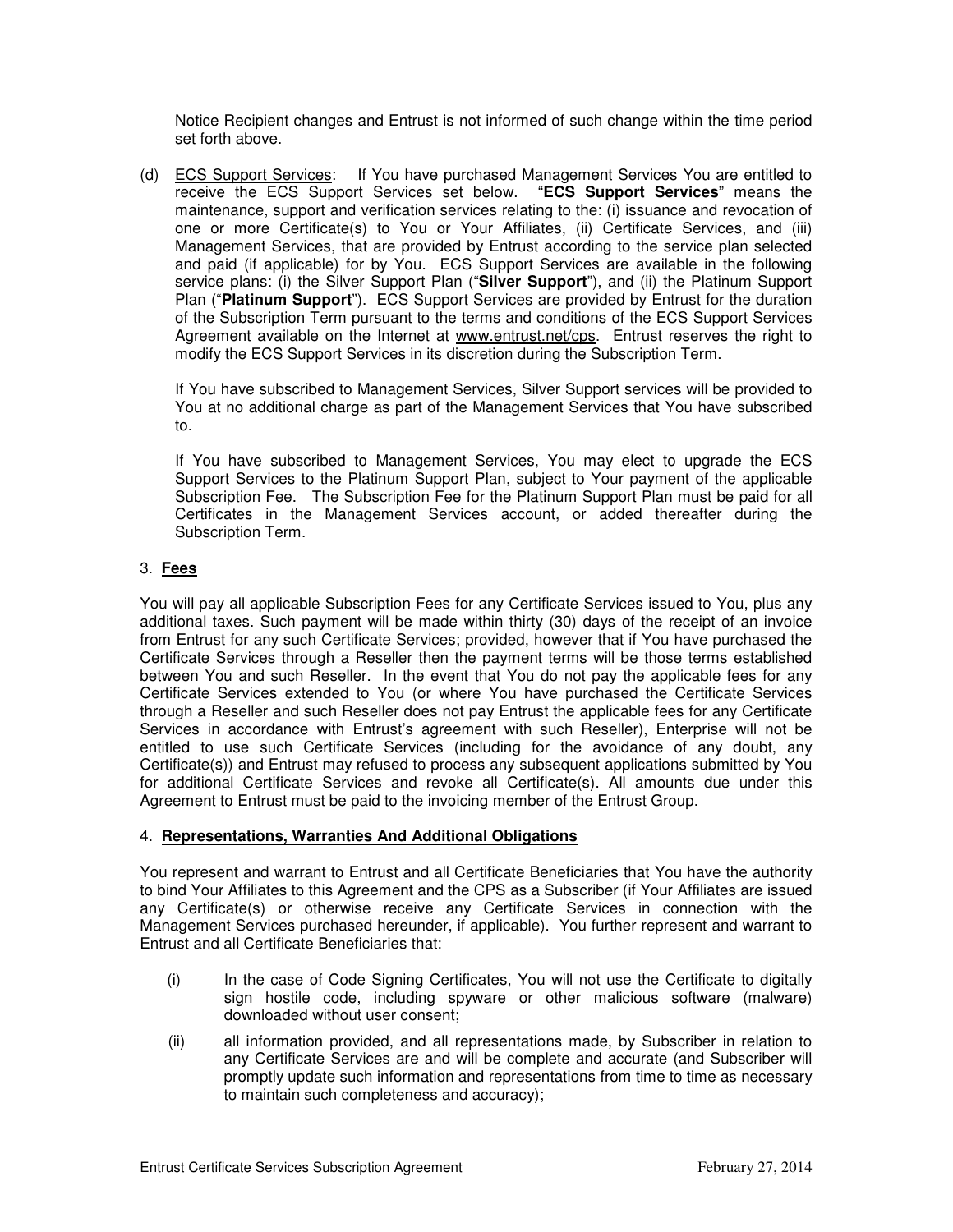- (iii) the Private Key corresponding to the Public Key submitted to Entrust in connection with Certificate Services Application was created using sound cryptographic techniques and all measures necessary have been taken to maintain sole control of, keep confidential, and properly protect the Private Key (and any associated access information or device – e.g., password or token) at all times;
- (iv) any information provided to Entrust or to any independent third-party Registration Authorities in connection with Certificate Services Application does not infringe, misappropriate, dilute, unfairly compete with, or otherwise violate the intellectual property, or other rights of any person, entity, or organization in any jurisdiction;
- (v) the Certificate(s) will not be installed or used until it has reviewed and verified the accuracy of the data in each Certificate(s);
- (vi) in the case of Entrust SSL Certificates and Private SSL Certificates, the Certificate(s) will be installed only on the server accessible at the domain name listed on the Certificate(s);
- (vii) Certificates will only be used in compliance with all applicable laws, solely for authorized company business, and solely in accordance with the Agreement and the CPS;
- (viii) Entrust will be immediately notified if any information included in the Certificate Services Application changes or if any change in any circumstances would make the information in the Certificate misleading or inaccurate;
- (ix) all use of the Certificate and its associated private key will cease immediately, and the Subscriber will promptly notify Entrust and request the revocation of the Certificate Services, if (1) any information included in the Subscriber's Certificate changes, is or becomes incorrect or inaccurate, or if any change in any circumstances would make the information in the Certificate incorrect, misleading or inaccurate; or (2) there is any actual or suspected misuse or compromise of the Private Key associated with the Public Key in the Certificate;
- (x) all use of the (1) Certificate and (2) Private Key associated with the Public Key in such Certificate Services will cease upon expiration or revocation of such Certificate, and such Certificate will be removed from the devices and/or software in which it has been installed;
- (xi) the Certificate Services will not be used for any hazardous or unlawful (including tortious) activities;
- (xii) Your Agents are duly authorized and qualified to perform this Agreement on Your behalf, and such Agents will meet the requirements of this Agreement, the applicable CPS and, in the case of EV SSL Certificate(s), the EV Guidelines;
- (xiii) the subject named in the Certificate(s) corresponds to the Subscriber, and that the Subscriber has authorized the inclusion of such information in the Certificate; and
- (xiv) You have the exclusive right to use the domain name or email address listed in Certificate.

You expressly agree that You will:

- a) cause Your Affiliates who receive any Certificate Services hereunder, and Your Agents, to comply with the requirements of this Agreement, the applicable CPS and, in the case of EV SSL Certificate(s), the EV Guidelines;
- b) understand and, if necessary, receive proper education in the use of Public-Key cryptography and Certificate(s) including Certificate Services;
- c) provide, in any communications with Entrust or an independent third-party Registration Authority, correct information with no errors, misrepresentations, or omissions;
- d) generate a new, secure, and cryptographically sound Key Pair to be used in association with the Certificate or Subscriber's Certificate Services Application;
- e) read and agree to all terms and conditions of the CPS;
- f) refrain from modifying the contents of Certificates;
- g) use Certificates exclusively for legal and authorized purposes in accordance with the terms and conditions of the CPS and applicable laws;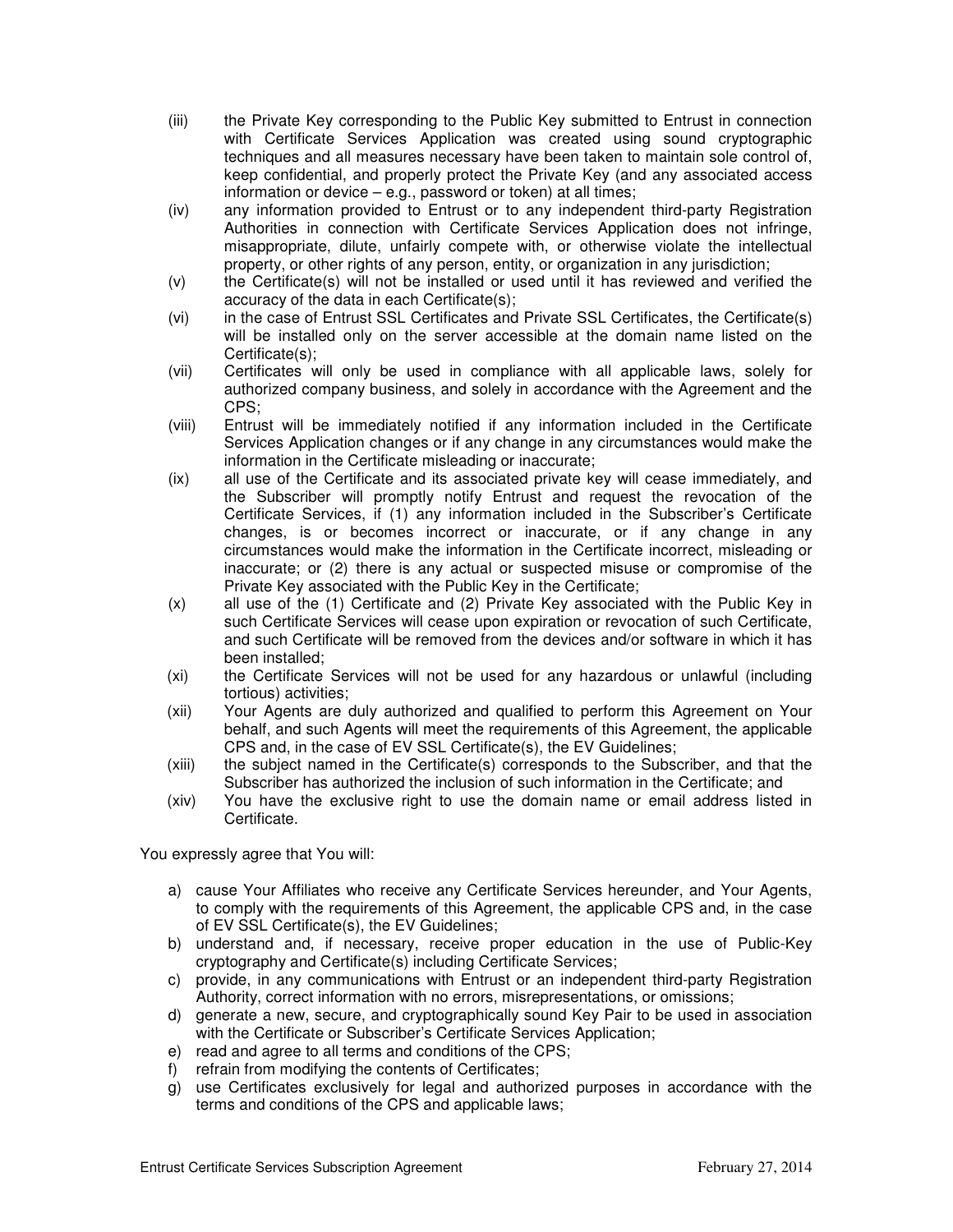- h) only use Certificates on behalf of the organization listed as the Subject in such Certificates;
- i) keep confidential and properly protect the Private Keys;
- j) notify Entrust as soon as reasonably practicable of any change to any information included in the Subscriber's Certificate Services Application or any change in any circumstances that would make the information in the Subscriber's Certificate Services Application misleading or inaccurate;
- k) notify Entrust as soon as reasonably practicable of any change to any information included in the Certificate or any change in any circumstances that would make the information in the Certificate misleading or inaccurate;
- l) immediately cease to use Certificates if any information included in the Certificate or if any change in any circumstances would make the information in the Certificate misleading or inaccurate;
- m) notify Entrust immediately of any suspected or actual Compromise of the Private Keys and request the revocation of such Certificate;
- n) immediately cease to use the Certificate upon (a) expiration or revocation of such Certificate, or (b) any suspected or actual Compromise of the Private Key corresponding to the Public Key in such Certificate, and remove such Certificate from the devices and/or software in which it has been installed;
- o) only install the Certificate on one (1) World Wide Web server and only use such Certificate in connection with such server unless, otherwise expressly permitted by Entrust in writing;
- p) refrain from using the Private Key corresponding to the Public Key in the Certificate to sign other Certificate(s); and
- q) use appropriate judgment about whether it is appropriate, given the level of security and trust provided by Certificate, to use Certificate in any given circumstance.

Certificate Services and related information may be subject to export, import, and/or use restrictions. You will comply with all laws and regulations applicable to Your right to export, import, and/or use Certificate Services or related information, including, without limitation, all laws and regulations in respect to nuclear, chemical or biological weapons proliferation. You will be responsible for procuring all required licenses and permissions for any export, import, and/or use of Certificate Services or related information. Certain cryptographic techniques, software, hardware, and firmware ("Technology") that may be used in processing or in conjunction with Certificate Services may be subject to export, import, and/or use restrictions. You will comply with all laws and regulations applicable to a Subscriber's right to export, import, and/or use such Technology or related information. You will be responsible for procuring all required licenses and permissions for any export, import, and/or use of such Technology or related information. For the avoidance of any doubt, (1) Entrust will not be under any obligation to issue any Certificate containing pre-qualified information if such pre-qualified information is subsequently found to have changed or to be in any way inaccurate, incorrect, or misleading; (2) by submitting a request for Certificate, You are representing and warranting that the pre-qualified information has not changed and is in no way inaccurate, incorrect, or misleading; (3) Entrust shall be entitled to revoke a Certificate issued to You if (i) the pre-qualified information submitted by You is subsequently found to have changed or to be inaccurate, incorrect, or misleading, (ii) if revocation is requested by You, (iii) upon expiry or termination of this Agreement, or (iv) for any other reason identified for revocation in the CPS; (5) You must notify Entrust immediately of any change to any information included in any Certificate issued to You or any Certificate management service application submitted by You or any change circumstances that would make the information in any such Certificate or Certificate Management Service application inaccurate, incorrect, or misleading, and (6) You must notify Entrust immediately of any changes to pre-qualified information, or any changes in any circumstances that would make any pre-qualified information inaccurate, incorrect, or misleading.

You acknowledge that the Certificate Services (and any information incorporated therein or provided thereto) contain the confidential information of Entrust. You will not translate, reverse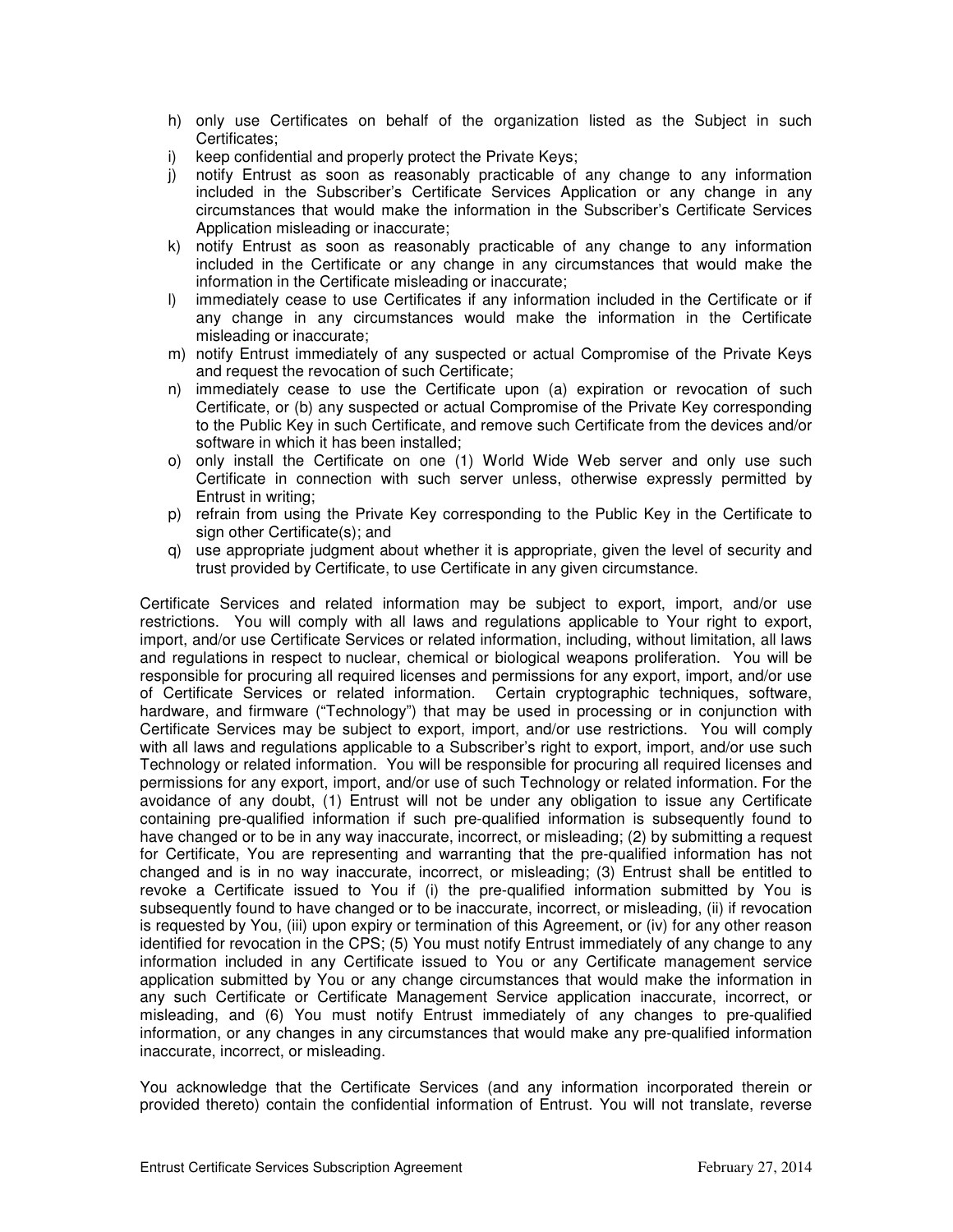engineer, de-compile, disassemble, or develop competitive Certificate Services using any such information derived from Entrust's confidential information. You will retain Entrust's confidential information in confidence and will use, disclose, and copy it solely for the purpose of, and in accordance with the Agreement. You will only disclose Entrust's confidential information to Your employees and Enterprise employees with a need to know. You will use the same degree of care as You use to protect Your own confidential information of a similar nature, but no less than reasonable care, to prevent the unauthorized use or disclosure of Entrust's confidential information.

You will not be bound by any obligations restricting disclosure and use set forth in this Agreement with respect to Entrust's confidential information, or any part thereof, which: (i) was known to You prior to disclosure, without any obligation of confidentiality; (ii) was lawfully in the public domain prior to its disclosure, or becomes publicly available other than through a breach of this Agreement; (iii) was disclosed to You by a third party, provided that such third party is not in breach of any confidentiality obligation in respect of such information; or (iv) is independently developed by You.

If You are compelled pursuant to legal, judicial, or administrative proceedings, or otherwise required by law, to disclose the confidential information of Entrust, You will use reasonable efforts to seek confidential treatment for such confidential information, and provide prior notice to Entrust to allow Entrust to seek protective or other court orders.

Client Certificates and Mobile Device Certificates may be issued and distributed to third parties within the Permitted Group, provided that such issuance and distribution is done pursuant to the Client Certificate Agreement and provided that (i) You have independently verified the information included in each Client Certificate as being accurate; (ii) the individual to whom such Client Certificate is issued has consented to the inclusion of all data that is incorporated into such Client Certificates; (iii) You have paid the applicable license fee for the Client Certificate; and (iv) such Client Certificate is used for Enterprise related business only.

#### 5. **DISCLAIMER OF WARRANTY**

**EXCEPT FOR THE EXPLICIT REPRESENTATIONS, WARRANTIES, AND CONDITIONS PROVIDED IN THIS AGREEMENT AND THE CPS, CERTIFICATE SERVICES AND ANY SERVICES PROVIDED IN RESPECT TO CERTIFICATE(s) ARE PROVIDED "AS IS", AND NEITHER ENTRUST GROUP NOR ANY INDEPENDENT THIRD-PARTY REGISTRATION AUTHORITIES OPERATING UNDER THE ENTRUST CERTIFICATION AUTHORITIES, NOR ANY RESELLERS, CO-MARKETERS, OR ANY SUBCONTRACTORS, DISTRIBUTORS, AGENTS, SUPPLIERS, EMPLOYEES, OR DIRECTORS OF ANY OF THE FOREGOING MAKE ANY REPRESENTATIONS OR GIVE ANY WARRANTIES, OR CONDITIONS, WHETHER EXPRESS, IMPLIED, STATUTORY, BY USAGE OF TRADE, OR OTHERWISE, AND ENTRUST GROUP, ALL INDEPENDENT THIRD-PARTY REGISTRATION AUTHORITIES OPERATING UNDER THE ENTRUST CERTIFICATION AUTHORITIES, ALL RESELLERS OR CO-MARKETERS, AND ANY SUBCONTRACTORS, DISTRIBUTORS, AGENTS, SUPPLIERS, EMPLOYEES, OR DIRECTORS OF ANY OF THE FOREGOING SPECIFICALLY DISCLAIM ANY AND ALL REPRESENTATIONS, WARRANTIES, AND CONDITIONS OF MERCHANTABILITY, NON-INFRINGEMENT, TITLE, SATISFACTORY QUALITY, OR FITNESS FOR A PARTICULAR PURPOSE. EXCEPT FOR THE EXPLICIT REPRESENTATIONS, WARRANTIES AND CONDITIONS CONTAINED IN THIS AGREEMENT AND IN THE CPS, THE ENTIRE RISK OF THE USE OF ANY CERTIFICATE SERVICES OR ANY SERVICES PROVIDED IN RESPECT CERTIFICATE SERVICES OR THE VALIDATION OF DIGITAL SIGNATURES WILL BE BORNE SOLELY BY YOU.**

#### 6. **LIMITATION OF LIABILITY**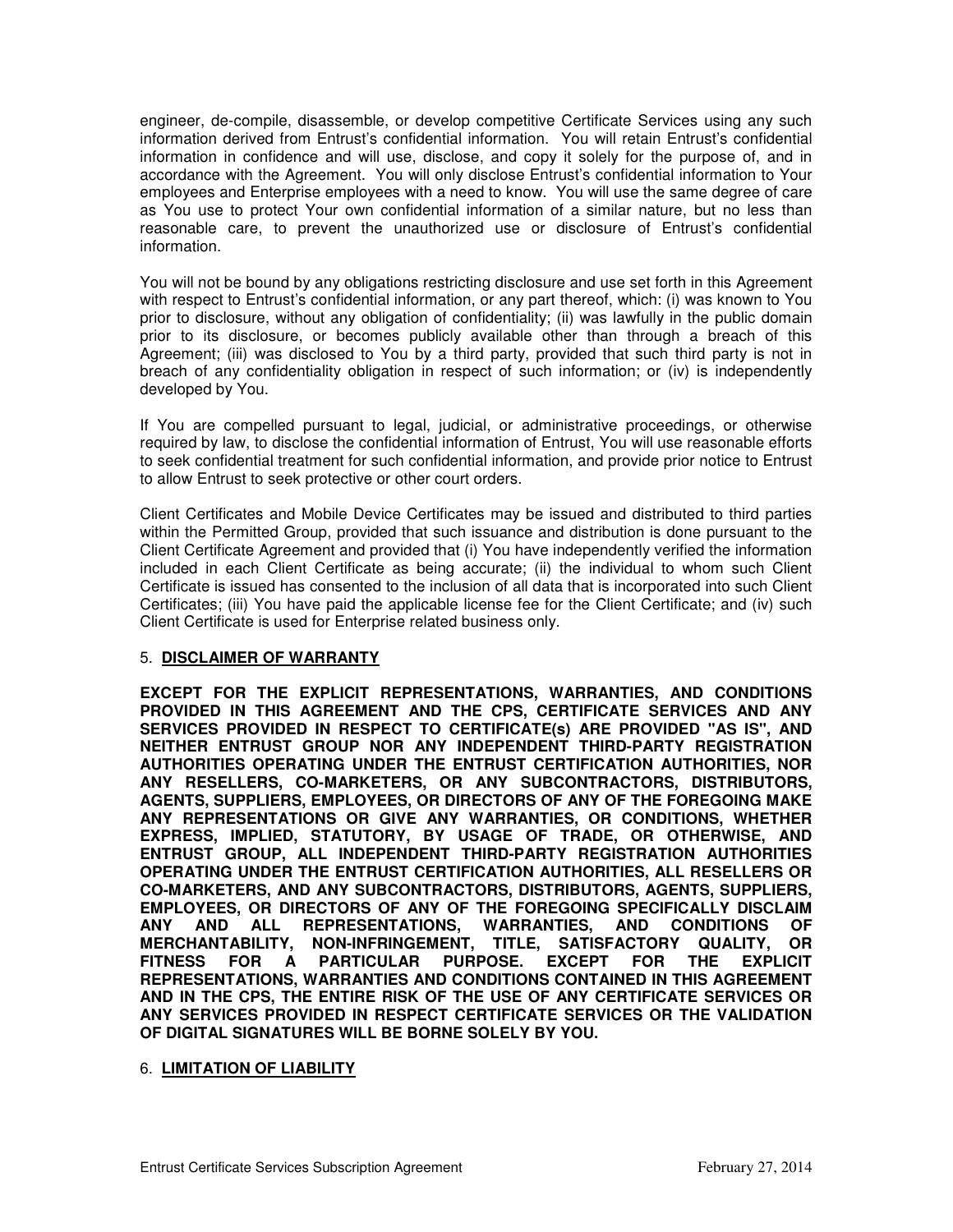**IN NO EVENT WILL THE TOTAL CUMULATIVE LIABILITY OF ENTRUST GROUP, ANY INDEPENDENT THIRD-PARTY REGISTRATION AUTHORITY OPERATING UNDER AN ENTRUST CERTIFICATION AUTHORITY, ANY RESELLERS, OR CO-MARKETERS, OR ANY SUBCONTRACTORS, DISTRIBUTORS, AGENTS, SUPPLIERS, EMPLOYEES, OR DIRECTORS OF ANY OF THE FOREGOING TO ANY SUBSCRIBER, RELYING PARTY OR ANY OTHER PERSON, ENTITY, OR ORGANIZATION ARISING OUT OF OR RELATING TO ANY CERTIFICATES, CERTIFICATE SERVICES OR ANY SERVICES OR SOFTWARE PROVIDED IN RESPECT TO CERTIFICATE SERVICES, INCLUDING ANY USE OR RELIANCE ON ANY CERTIFICATE SERVICES, EXCEED THE GREATER OF (1) ONE THOUSAND UNITED STATES DOLLARS (\$1,000.00 U.S.); AND (2) TWO TIMES THE FEES PAID BY YOU TO ENTRUST UNDER THIS AGREEMENT DURING THE TWELVE MONTHS PRIOR TO THE INITIATION OF THE CLAIM TO A MAXIMUM OF ONE HUNDRED THOUSAND DOLLARS (\$100,000) (SUCH GREATER NUMBER REFERRED TO AS THE "CUMULATIVE DAMAGE CAP"). THE FOREGOING LIMITATIONS WILL APPLY TO ANY LIABILITY WHETHER BASED IN CONTRACT (INCLUDING FUNDAMENTAL BREACH), TORT (INCLUDING NEGLIGENCE), LEGISLATION OR ANY OTHER THEORY OF LIABILITY, INCLUDING ANY DIRECT, INDIRECT, SPECIAL, STATUTORY, PUNITIVE, EXEMPLARY, CONSEQUENTIAL, RELIANCE, OR INCIDENTAL DAMAGES.** 

**IN NO EVENT WILL ENTRUST GROUP OR ANY INDEPENDENT THIRD-PARTY REGISTRATION AUTHORITY OPERATING UNDER AN ENTRUST CERTIFICATION AUTHORITY, OR ANY RESELLERS, CO-MARKETERS, OR ANY SUBCONTRACTORS, DISTRIBUTORS, AGENTS, SUPPLIERS, EMPLOYEES, OR DIRECTORS OF ANY OF THE FOREGOING BE LIABLE FOR ANY INCIDENTAL, SPECIAL, STATUTORY, PUNITIVE, EXEMPLARY, INDIRECT, RELIANCE, OR CONSEQUENTIAL DAMAGES (INCLUDING, WITHOUT LIMITATION, DAMAGES FOR LOSS OF BUSINESS, LOSS OF BUSINESS OPPORTUNITIES, LOSS OF GOODWILL, LOSS OF PROFITS, BUSINESS INTERRUPTION, LOSS OF DATA, LOST SAVINGS OR OTHER SIMILAR PECUNIARY LOSS) WHETHER ARISING FROM CONTRACT (INCLUDING FUNDAMENTAL BREACH), TORT (INCLUDING NEGLIGENCE), LEGISLATION OR ANY OTHER THEORY OF LIABILITY.** 

**THE FOREGOING LIMITATIONS WILL APPLY NOTWITHSTANDING THE FAILURE OF ESSENTIAL PURPOSE OF ANY LIMITED REMEDY STATED HEREIN AND EVEN IF ENTRUST GROUP OR ANY INDEPENDENT THIRD-PARTY REGISTRATION AUTHORITY OPERATING UNDER AN ENTRUST CERTIFICATION AUTHORITY, OR ANY RESELLERS, CO-MARKETERS, OR ANY SUBCONTRACTORS, DISTRIBUTORS, AGENTS, SUPPLIERS, EMPLOYEES, OR DIRECTORS OF ANY OF THE FOREGOING HAVE BEEN ADVISED OF THE POSSIBILITY OF THOSE DAMAGES.** 

**SOME JURISDICTIONS DO NOT ALLOW THE EXCLUSION OR LIMITATION OF LIABILITY FOR CONSEQUENTIAL OR INCIDENTAL DAMAGES, SO THESE LIMITATIONS SET FORTH ABOVE MAY NOT APPLY TO CERTAIN SUBSCRIBERS, RELYING PARTIES, OR OTHER PERSONS, ENTITIES, OR ORGANIZATIONS. THE DISCLAIMERS OF REPRESENTATIONS, WARRANTIES, AND CONDITIONS AND THE LIMITATIONS OF LIABILITY IN THIS AGREEMEMT CONSTITUTE AN ESSENTIAL PART OF THIS AGREEMENT. ALL SUBSCRIBERS, RELYING PARTIES, AND OTHER PERSONS, ENTITIES, AND ORGANIZATIONS ACKNOWLEDGE THAT BUT FOR THESE DISCLAIMERS OF REPRESENTATIONS, WARRANTIES, AND CONDITIONS AND LIMITATIONS OF LIABILITY, ENTRUST WOULD NOT ISSUE CERTIFICATE(S) TO SUBSCRIBERS AND NEITHER ENTRUST NOR ANY ANY INDEPENDENT THIRD-PARTY REGISTRATION AUTHORITIES OPERATING UNDER AN ENTRUST CERTIFICATION AUTHORITY, NOR ANY RESELLERS, CO-MARKETERS, OR ANY SUBCONTRACTORS, DISTRIBUTORS, AGENTS, SUPPLIERS, EMPLOYEES, OR DIRECTORS OF ANY OF THE FOREGOING WOULD PROVIDE SERVICES IN RESPECT TO CERTIFICATE SERVICES AND THAT THESE PROVISIONS PROVIDE FOR A REASONABLE ALLOCATION OF RISK.**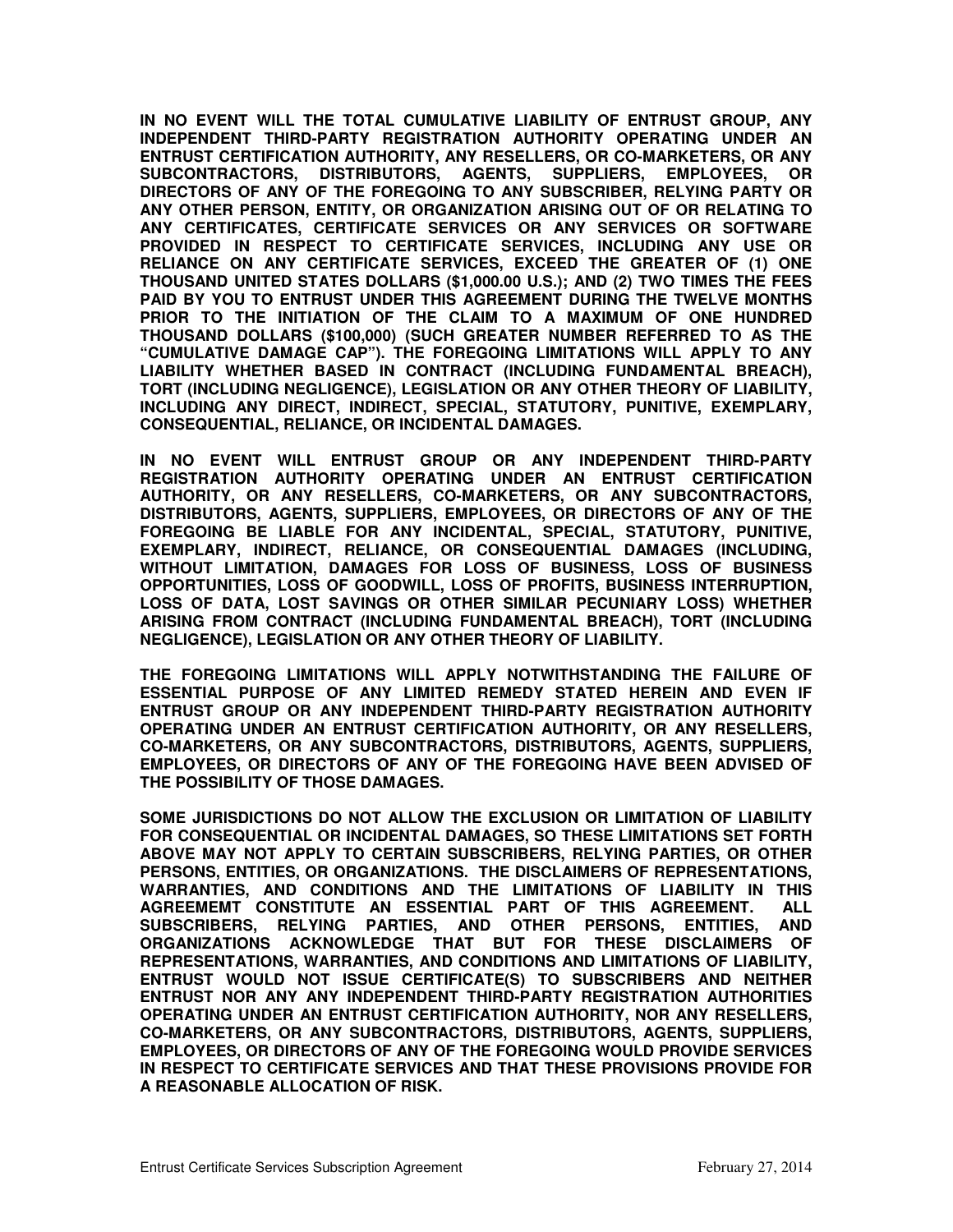# 7. **Term**

This Agreement will continue for the Subscription Term, however, it will terminate if You, Your Affiliates, or Your Agents fail to comply with any of the material terms or conditions of this Agreement (including for the avoidance of any doubt, the CPS and in the case of EV SSL Certificates, the EV Guidelines). Entrust may also terminate this Agreement in its discretion with notice to You in order to comply with any third party licensing or other contractual or legal obligation to which Entrust is subject. This Agreement will terminate upon expiration of the Subscription Term or revocation by Entrust of all Certificates issued hereunder if such revocation occurs prior to the end of the Subscription Term. You must, upon such expiration cease all use of Your Certificate Services and remove any Certificates issued under this Agreement it from the devices and/or software in which it has been installed. The provisions entitled Representations, Warranties And Additional Obligations, Disclaimer of Warranties, Limitation of Liability, Term, Severability, Audit Right, Third Party Beneficiaries, Entire Agreement, and those provisions of the CPS that are designated as surviving termination will continue in force even after any termination or expiration of this Agreement. All payment obligations will survive termination.

### 8. **Severability**

Whenever possible, each provision of this Agreement, the CPS, any other agreements will be interpreted in such manner as to be effective and valid under applicable law. If the application of any provision of this Agreement, the CPS, any other agreements or any portion thereof to any particular facts or circumstances will be held to be invalid or unenforceable by an arbitrator or court of competent jurisdiction, then (i) the validity and enforceability of such provision as applied to any other particular facts or circumstances and the validity of other provisions of this Agreement, the CPS, or any other agreements will not in any way be affected or impaired thereby, and (ii) such provision will be enforced to the maximum extent possible so as to effect its intent and it will be reformed without further action to the extent necessary to make such provision valid and enforceable.

**FOR GREATER CERTAINTY, IT IS EXPRESSLY UNDERSTOOD AND AGREED THAT EVERY PROVISION OF THIS AGREEMENT, THE CPS, AND ANY OTHER AGREEMENTS THAT DEALS WITH (I) LIMITATION OF LIABILITY OR DAMAGES, (II) DISCLAIMERS OF REPRESENTATIONS, WARRANTIES, CONDITIONS, OR LIABILITIES, OR (III) INDEMNIFICATION, IS EXPRESSLY INTENDED TO BE SEVERABLE FROM ANY OTHER PROVISIONS OF THIS AGREEMENT, THE CPS, AND ANY OTHER AGREEMENTS AND WILL BE SO INTERPRETED AND ENFORCED.** 

#### 9. **Third Party Databases and D-U-N-S® Number**

In performing limited verification Entrust (or a subcontractor acting on behalf of Entrust (a "Subcontractor")) may determine whether the organizational identity, address, and domain name provided with Your Certificate Services Application are consistent with information contained in third-party databases (the "Databases"), which may include the Dun & Bradstreet Inc. ("D&B") database. Entrust or a Subcontractor may perform an investigation which may attempt to confirm Your business name, street address, mailing address, telephone number, line of business, year started, number of employees, CEO, telephone number and Your business existence. You may be assigned a D-U-N-S® Number if Entrust or its Subcontractor is able to procure independent confirmation that Your business exists at the address included in Your Certificate Services Application. You acknowledge that some of the information submitted to obtain Certificate Services and/or a D-U-N-S® Number may become included in the Databases. This information will only include: business name, street address, mailing address, telephone number (outside source), line of business, year started, number of employees, CEO, telephone number and Your business existence. You acknowledge that the foregoing information as contained in the Databases may be licensed by Entrust or its Subcontractor to third parties who may offer You business products and services.